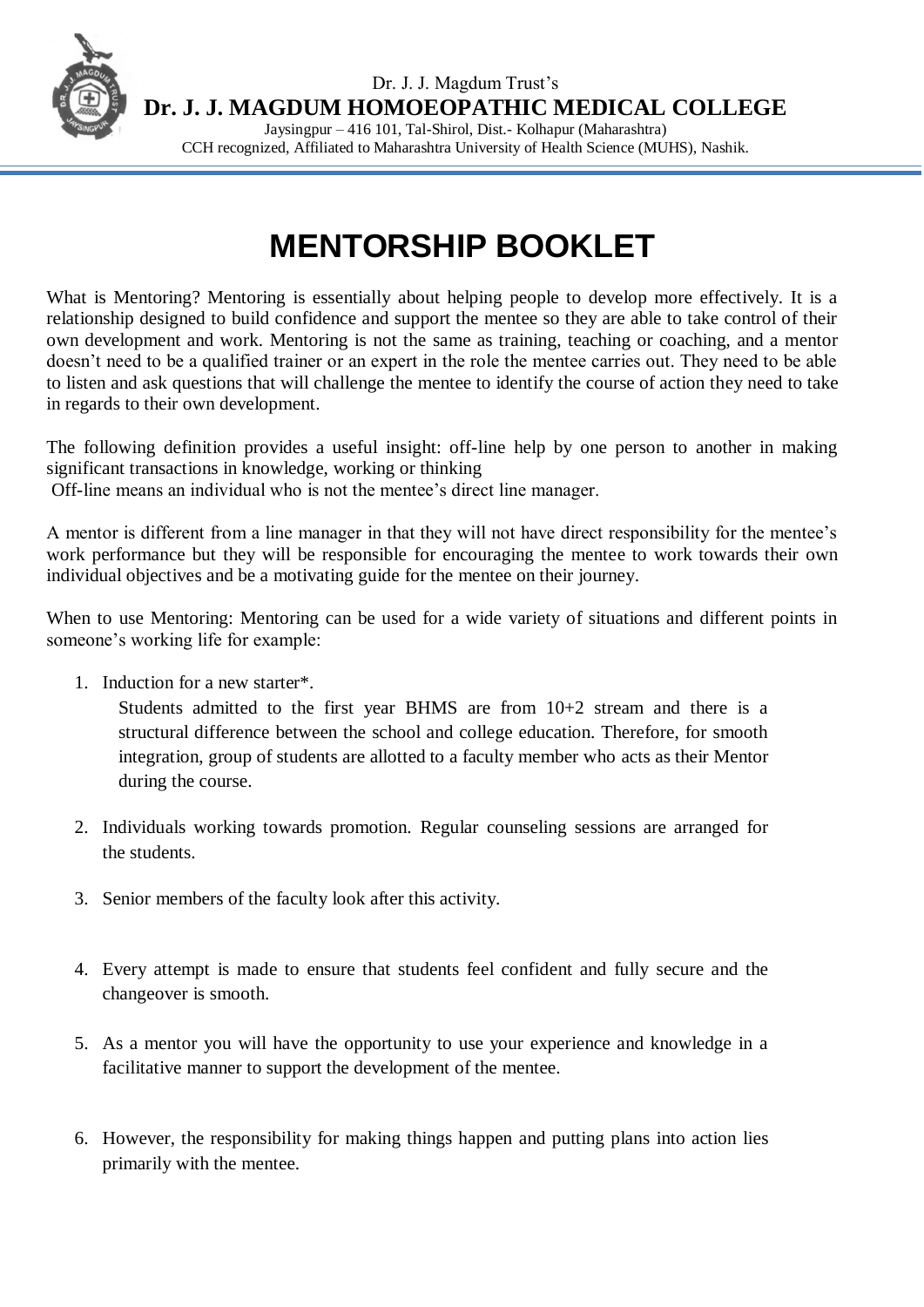## MENTORSHIP OBJECTIVES

- Help participants identify and achieve career development and personal growth goals that support
- Support building a bench of leaders who have knowledge, skills and abilities
- Foster higher levels of engagement and career vision

• Equip participants with the tools necessary to perform to their highest capability within their current roles

• Create a culture that sees mentorship as an effective way of developing individuals

What is a Mentor? A mentor is defined in the Oxford Dictionary as an "experienced and trusted adviser".

This description reflects how we would like to see mentors work with their mentees.

Your role as mentor will cover at least some of the following:

- Listen
- Ask questions to help develop your's and the mentee's understanding of a situation or problem
- Provide information and knowledge and share informal networks
- Provide advice on career development
- Offer different perspectives
- Provide support and encouragement
- Provide an insight into your work and career
- Offer guidance and advice in regards to qualifications
- Be a sounding board
- Be a critical friend
- Encourage self-reflection
- Help mentees identify areas for development.
- It has flexibility mentoring can happen in so many ways and under lots of different circumstances
- Is an off line activity- it is not a role carried out by the mentee's line manager although mentoring conversations can become part of day to day activity and don't always need to be scheduled
- It relates to work and the job
- It is individual each relationship will be unique to those two individuals involved
- It provides a feedback system- feedback is central to mentoring and is a great tool to enhance and embed learning
- It is broad in focus it should meet the needs of the mentee and mentor
- It is not exclusive but actually complements other methods of learning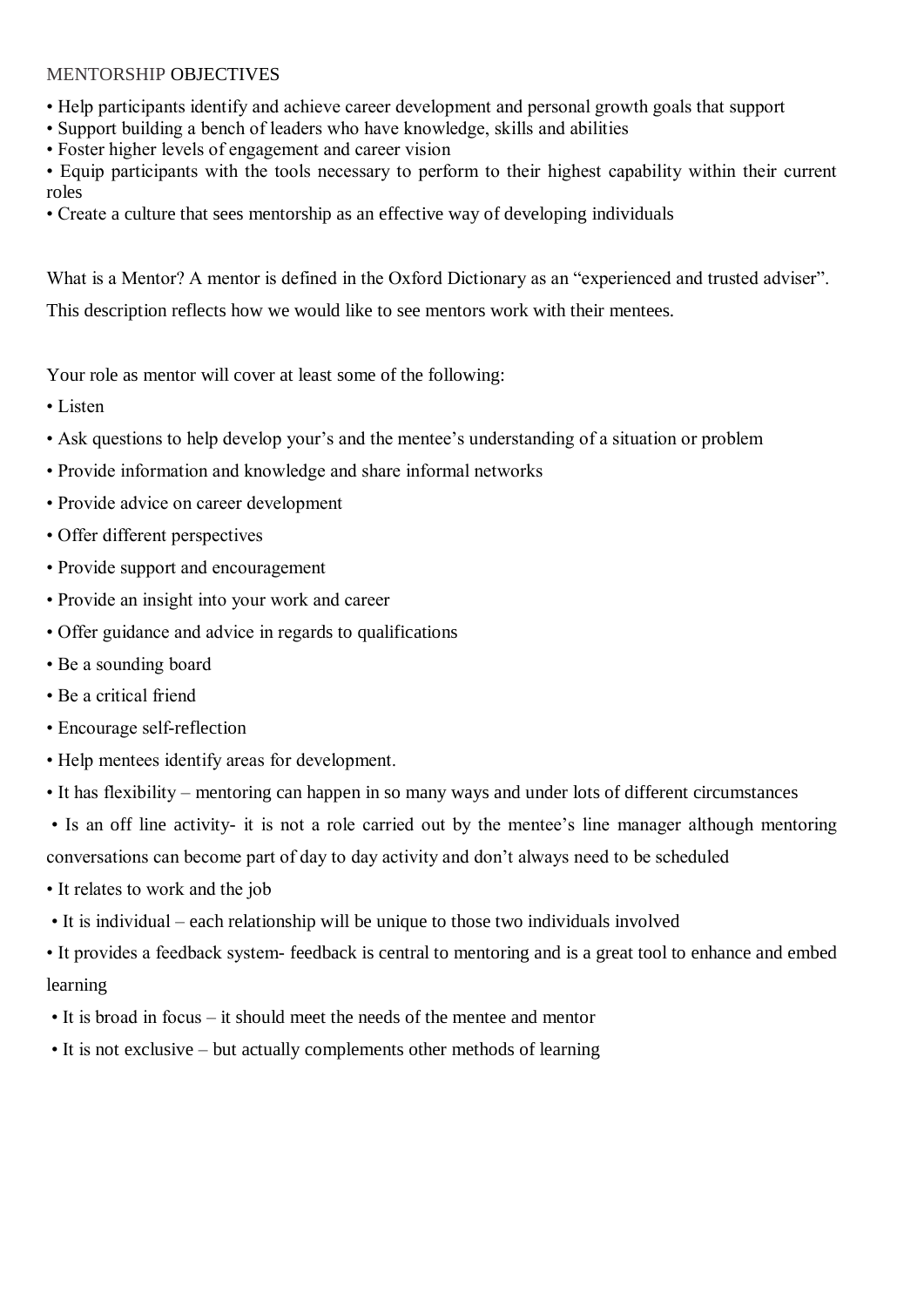Dr. J. J. Magdum Trust's

Dr. J. J. MAGDUM HOMOEOPATHIC MEDICAL COLLEGE

Jaysingpur – 416 101, Tal-Shirol, Dist.- Kolhapur (Maharashtra)<br>CCH recognized, Affiliated to Maharashtra University of Health Science (MUHS), Nashik.



| Recent ID  |
|------------|
| Size Photo |
|            |
|            |

| $\textbf{Local Guardian:} \textit{} \textit{} \textit{} \textit{} \textit{} \textit{} \textit{} \textit{} \textit{} \textit{} \textit{} \textit{} \textit{} \textit{} \textit{} \textit{} \textit{} \textit{} \textit{} \textit{} \textit{} \textit{} \textit{} \textit{} \textit{} \textit{} \textit{} \textit{} \textit{} \textit{} \textit{} \textit{} \textit{} \textit{} \textit{} \text$ |
|------------------------------------------------------------------------------------------------------------------------------------------------------------------------------------------------------------------------------------------------------------------------------------------------------------------------------------------------------------------------------------------------|
|                                                                                                                                                                                                                                                                                                                                                                                                |
|                                                                                                                                                                                                                                                                                                                                                                                                |
|                                                                                                                                                                                                                                                                                                                                                                                                |
|                                                                                                                                                                                                                                                                                                                                                                                                |
|                                                                                                                                                                                                                                                                                                                                                                                                |
|                                                                                                                                                                                                                                                                                                                                                                                                |

Signature